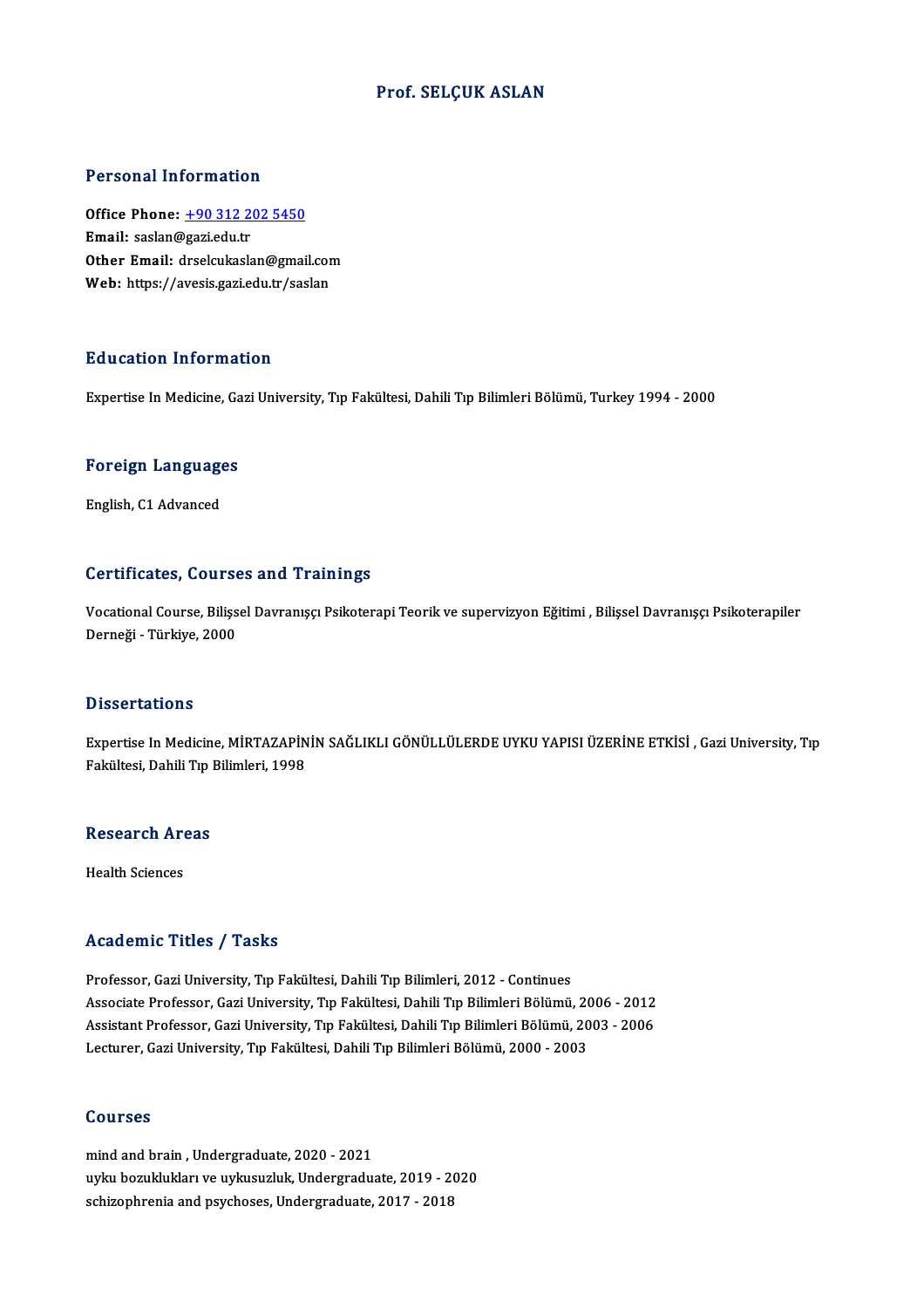ŞİZOFRENİ VE ANTİPSİKOTİK İLAÇ TEDAVİLERİ AKILCI İLAÇ KULLANIMI, Undergraduate, 2016 - 2017, 2017 - 2018<br>SEYLLAL EUNCTION DISORDERS, Undergraduate, 2016 - 2017, 2017, 2018 SİZOFRENİ VE ANTİPSİKOTİK İLAÇ TEDAVİLERİ AKILCI İLAÇ KULLANIMI, L<br>SEXUAL FUNCTION DISORDERS, Undergraduate, 2016 - 2017, 2017 - 2018<br>SANAT VE PSİKOLOJİ, Undergraduate, 2017, -2019 SEXUAL FUNCTION DISORDERS, Undergraduate, 2016 - 2017, 2017 - 2018<br>SANAT VE PSİKOLOJİ, Undergraduate, 2017 - 2018

### Advising Theses

Advising Theses<br>ASLAN S., The Correlation Between İnsight And Neurological Soft Signs, The Theory Of Mind And The Clinical Symptoms<br>In Schirophrenia, Evnertise In Medisine, A HOP 47(Student), 2020 IST FISTER<br>ASLAN S., The Correlation Between Insight And Neurological Soft S<br>In Schizophrenia, Expertise In Medicine, A.HORAZ(Student), 2020<br>ASLAN S., Ecod Addiction In Obese, Querweight And Neurol Weigh ASLAN S., The Correlation Between Insight And Neurological Soft Signs, The Theory Of Mind And The Clinical S<br>In Schizophrenia, Expertise In Medicine, A.HORAZ(Student), 2020<br>ASLAN S., Food Addiction In Obese, Overweight And

İn Schizophrenia, Expertise In Medicine, A.HORAZ(Student), 2020<br>ASLAN S., Food Addiction İn Obese, Overweight And Normal Weight İndividuals And İts Relationship Between<br>Metacognition, Awareness, Emotion And Thought Control ASLAN S., Food Addiction İn Obese, Overweight And Normal Weight İndividuals And İts Relationship Between<br>Metacognition, Awareness, Emotion And Thought Control Strategies, Expertise In Medicine, G.KAYA(Student), 2019<br>ASLAN Metacognition, Awareness, Emotion And Thought Control Strategies, Expertise In Medicine, G.KAYA(Student), 2019<br>ASLAN S., Obsesif kompulsif bozukluk tanılı hastalarda ve alt tiplerinde aşırı değerlendirilmiş düşünce üstbili ASLAI<br>inançl<br>2017<br>ASLAI inançlar, yaşam kalitesinin değerlendirilmesi ve diğer klinik özelliklerle ilişkisi, Expertise In Medicine, M.GÜL(Student),<br>2017<br>ASLAN S., Characteristics of morningness-eveningness in human circadian rhytm and the associa

ASLAN S., Characteristics of morningness-eveningness in human circadian rhytm and the association of morningness-ASLAN S., Characteristics of morningness-eveningness in human circadian rhytm and the association of morningness-<br>eveningness and mood in college students, Expertise In Medicine, R.TARHAN(Student), 2014<br>ASLAN S., bt effica

eveningness and mood in c<br>ASLAN S., bt efficacy in prin<br>B.AKTÜRK(Student), 2013<br>ASLAN S., BANİK BOZUKLU ASLAN S., bt efficacy in primary insomnia and general clinical characteristics of primary insomnia, Expertise In Medi<br>B.AKTÜRK(Student), 2013<br>ASLAN S., PANİK BOZUKLUĞU, SOMATİZASYON BOZUKLUĞU VE HİPOKONDRİAZİSTE SAĞLIK KAY

B.AKTÜRK(Student), 2013<br>ASLAN S., PANİK BOZUKLUĞU, SON<br>Medicine, E.Özgün(Student), 2010<br>ASLAN S., Banik bozukluğu, somati ASLAN S., PANİK BOZUKLUĞU, SOMATİZASYON BOZUKLUĞU VE HİPOKONDRİAZİSTE SAĞLIK KAYGISI, Expert<br>Medicine, E.Özgün(Student), 2010<br>ASLAN S., Panik bozukluğu, somatizasyon bozukluğu ve hipokondriaziste sağlık kaygısı, Expertise

Medicine, E.Özgün(Studen<br>ASLAN S., Panik bozukluğı<br>E.ÖZGÜN(Student), 2010<br>ASLAN S., Cari Üniversites ASLAN S., Panik bozukluğu, somatizasyon bozukluğu ve hipokondriaziste sağlık kaygısı, Expertise In Medicine,<br>E.ÖZGÜN(Student), 2010<br>ASLAN S., Gazi Üniversitesi Tıp Fakültesi Psikiyatri Kliniği Gölbaşı Alkol Servisi'nde, ya

E.ÖZGÜN(Student), 2010<br>ASLAN S., Gazi Üniversitesi Tıp Fakültesi Psikiyatri Kliniği Gölbaşı Alkol Servisi'nde, yatarak tedaviye ilk kez ve<br>tekrarlayan kereler başvuran, alkol bağımlısı erkek hastaların bilişsel modele göre ASLAN S., Gazi Üniversitesi Tıp Fakültesi<br>tekrarlayan kereler başvuran, alkol bağı<br>Medicine, K.AÇIKYÜREK(Student), 2008<br>ASLAN S. GAZİ ÜNİVERSİTESİ TIR FAKÜL tekrarlayan kereler başvuran, alkol bağımlısı erkek hastaların bilişsel modele göre karşılaştırılması, Expertise In<br>Medicine, K.AÇIKYÜREK(Student), 2008<br>ASLAN S., GAZİ ÜNİVERSİTESİ TIP FAKÜLTESİ PSİKİYATRİ KLİNİĞİ GÖLBAŞI

Medicine, K.AÇIKYÜREK(Student), 2008<br>ASLAN S., GAZİ ÜNİVERSİTESİ TIP FAKÜLTESİ PSİKİYATRİ KLİNİĞİ GÖLBAŞI ALKOL SERVİSİ&#8217;NDE, YATARAK<br>TEDAVİYE İLK KEZ VE TEKRARLAYAN KERELER BAŞVURAN, ALKOL BAĞIMLISI ERKEK HASTALARIN ASLAN S., GAZİ ÜNİVERSİTESİ TIP FAKÜLTESİ PSİKİYATRİ KLİNİĞİ GÖLBAŞI ALK<br>TEDAVİYE İLK KEZ VE TEKRARLAYAN KERELER BAŞVURAN, ALKOL BAĞIMLISI I<br>GÖRE KARŞILAŞTIRILMASI, Expertise In Medicine, K.AÇIKYÜREK(Student), 2008<br>ASLAN S TEDAVİYE İLK KEZ VE TEKRARLAYAN KERELER BAŞVURAN, ALKOL BAĞIMLISI ERKEK HASTALARIN BİLİŞSEL MODI<br>GÖRE KARŞILAŞTIRILMASI, Expertise In Medicine, K.AÇIKYÜREK(Student), 2008<br>ASLAN S., Major depresyonlu hastalarda mizaç özelli

GÖRE KARŞILAŞTIRILMASI, Expertise In Medicine, K.AÇIKYÜREK(Student), 2008<br>ASLAN S., Major depresyonlu hastalarda mizaç özellikleri: Klinik özellikler ve alt tiplerin karşılaştırılması, Expertise In<br>Medicine, E.YANCAR(Stude

## **Jury Memberships**

Associate Professor Exam, Associate Professor Exam, Gazi University, November, 2021

### Articles Published in Journals That Entered SCI, SSCI and AHCI Indexes

I. COVID-19 Vaccine Hesitancy and Its Relationship With Illness Risk Perceptions, Affect, Worry, and Public Trusticular Hesitancy and Its Relationship With Illness Risk<br>Public Trust: An Online Serial Cross-Sectional Survey From Turkey<br>Public Trust: An Online Serial Cross-Sectional Survey From Turkey KÜÇÜKKARAPINAR M., KARADAĞ R. F. , Budakoglu I., ASLAN S., Ucar O., Yay A., Timurcin U., Tumkaya S., HOCAOĞLU<br>Ç., Kiraz I. **Public Tr<br>KÜÇÜKKA<br>Ç., Kiraz I.<br>PSYCHIAT** KÜÇÜKKARAPINAR M., KARADAĞ R. F. , Budakoglu I., ASLAN S., Ucar O., Yay A., Timurcin U., Tumkaya S., HOCA(<br>Ç., Kiraz I.<br>PSYCHIATRY AND CLINICAL PSYCHOPHARMACOLOGY, vol.31, no.1, pp.98-109, 2021 (Journal Indexed in SCI)<br>The C., Kiraz I.<br>PSYCHIATRY AND CLINICAL PSYCHOPHARMACOLOGY, vol.31, no.1, pp.98-109, 2021 (Journal Ind<br>II. The Effect of the Covid-19 Pandemic on the Psychological Status of Hospital Workers<br>Nee S. G. Bildik E. Aslans M.A., A

- PSYCHIATRY AND CLINICAL PSYCHOPHARMACOLOGY, vol.31, no.1, pp.98-109, 2021<br>The Effect of the Covid-19 Pandemic on the Psychological Status of Hospita<br>Yas S. C. , Bildik F., Aslaner M. A. , Aslan S., Keleş A., Kılıçaslan İ., The Effect of the Covid-19 Pandemic on the Psychological Status of Hospital Workers<br>Yas S. C. , Bildik F., Aslaner M. A. , Aslan S., Keleş A., Kılıçaslan İ., Yazla M., Demircan A.<br>PSYCHIATRY AND CLINICAL PSYCHOPHARMACOLOGY Yas S. C. , Bildik F., Aslaner M. A. , Aslan S., Keleş A., Kılıçaslan İ., Yazla M., Demircan A.<br>PSYCHIATRY AND CLINICAL PSYCHOPHARMACOLOGY, vol.30, no.3, pp.63-71, 2020 (Journal Indexed in SCI)<br>III. A combined VBM and DTI
- PSYCHIATRY AND CLINICAL PSYCHOPHARMACOLOGY, vol.30, no.3, pp.63-71, 2020 (Journal Indexed in SCI)<br>A combined VBM and DTI study of schizophrenia: bilateral decreased insula volume and cerebral<br>white matter disintegrity corr III. A combined VBM and DTI study of schizophrenia: bilateral decreased insula volume and cerebral white matter disintegrity corresponding to subinsular white matter projections unlinked to clinical symptomatology

Onay A., Eser H.Y., Ulasoglu-Yildiz C., ASLAN S., TALI E.T.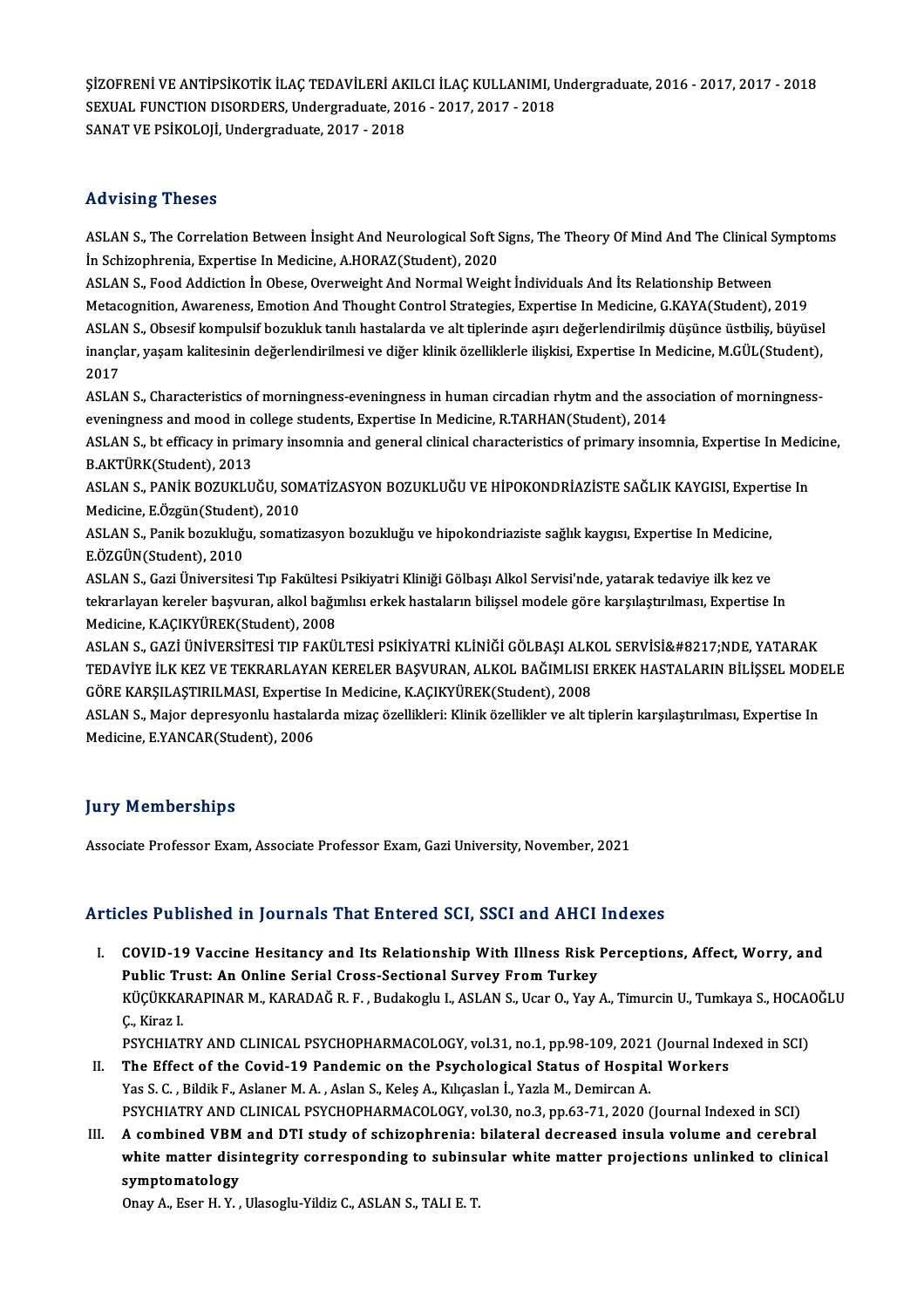- DIAGNOSTIC AND INTERVENTIONAL RADIOLOGY, vol.23, no.5, pp.390-397, 2017 (Journal Indexed in SCI)<br>Measuring the beliefs on algebal grouing by using enouing beliefs questionnaire: preliminery y DIAGNOSTIC AND INTERVENTIONAL RADIOLOGY, vol.23, no.5, pp.390-397, 2017 (Journal Indexed in SCI)<br>IV. Measuring the beliefs on alcohol craving by using craving beliefs questionnaire: preliminary results DIAGNOSTIC AND INTERVENTIONAL RADIOLOGY, vol.23,<br>Measuring the beliefs on alcohol craving by using cof its psychometric properties in a Turkish sample<br>ALTINÖZA E ASLAN S Hauslu M Ordel K, Sargin A E IV. Measuring the beliefs on alcohol craving by using craving beliefs questionnaire: preliminary results of its psychometric properties in a Turkish sample<br>ALTINÖZ A. E. , ASLAN S., Ugurlu M., Ozdel K., Sargin A. E. , Turk of its psychometric properties in a Turkish sample<br>ALTINÖZ A. E. , ASLAN S., Ugurlu M., Ozdel K., Sargin A. E. , Turkcapar M. H.<br>JOURNAL OF SUBSTANCE USE, vol.21, no.5, pp.455-459, 2016 (Journal Indexed in SSCI)<br>Circulatin ALTINÖZ A. E. , ASLAN S., Ugurlu M., Ozdel K., Sargin A. E. , Turkcapar M. H.<br>JOURNAL OF SUBSTANCE USE, vol.21, no.5, pp.455-459, 2016 (Journal Indexed in SSCI)<br>V. Circulating insulin and leptin in women with and without p **JOURNAL OF SUBS<br>Circulating insul<br>menstrual cycle** Circulating insulin and leptin in women with and without premenstr<br>menstrual cycle<br>Akturk M., Toruner F.S., ASLAN S., Altinova A.E., Cakir N., Elbeg S., Arslan M.<br>CYNECOLOGICAL ENDOCEINOLOGY vel 29 no 5 nn 465, 469, 2012 ( menstrual cycle<br>Akturk M., Toruner F. S. , ASLAN S., Altinova A. E. , Cakir N., Elbeg S., Arslan M.<br>GYNECOLOGICAL ENDOCRINOLOGY, vol.29, no.5, pp.465-469, 2013 (Journal Indexed in SCI) Akturk M., Toruner F. S., ASLAN S., Altinova A. E., Cakir N., Elbeg S., Arslan M.<br>GYNECOLOGICAL ENDOCRINOLOGY, vol.29, no.5, pp.465-469, 2013 (Journal Indexed<br>VI. Memory disorder and epilepsia occurred after head trauma: a GYNECOLOGICAL ENDOCRINOLOGY, vol.29, no.5, pp.465-469, 2013 (Jou<br>Memory disorder and epilepsia occurred after head trauma: a of<br>Erdogan S., ASLAN S., Utku C., Karapicak O. K. , Capraz I., KARABACAK N.<br>ANADOLU PSIKIVATELDER ANADOLU PSIKIYATRI DERGISI-ANATOLIAN JOURNAL OF PSYCHIATRY, vol.12, no.3, pp.233-236, 2011 (Journal Indexed in SCI) Erdogan S., ASLAN S., Utku C., Karapicak O. K., Capraz I., KARABACAK N. ANADOLU PSIKIYATRI DERGISI-ANATOLIAN JOURNAL OF PSYCHIATRY, vol.12, no.3, pp.233-236, 2011 (Journ<br>Indexed in SCI)<br>VII. Health-related quality of life and its associations with mood condition in familial Mediterranean<br>fover Indexed in SCI)<br>Health-related<br>fever patients<br>Deser S.M. Ö<sup>77</sup> Health-related quality of life and its associations with mood condition in familial Me<br>fever patients<br>Deger S.M., ÖZTÜRK M.A., Demirag M.D., ASLAN S., GÖKER B., HAZNEDAROĞLU Ş., Onat A. M.<br>RHEUMATOLOGY INTERNATIONAL .vol 2 fever patients<br>Deger S. M. , ÖZTÜRK M. A. , Demirag M. D. , ASLAN S., GÖKER B., HAZNEDAROĞLU Ş., Onat A. M.<br>RHEUMATOLOGY INTERNATIONAL, vol.31, no.5, pp.623-628, 2011 (Journal Indexed in SCI) Deger S. M. , ÖZTÜRK M. A. , Demirag M. D. , ASLAN S., GÖKER B., HAZNEDAROĞLU Ş., Onat A. M.<br>RHEUMATOLOGY INTERNATIONAL, vol.31, no.5, pp.623-628, 2011 (Journal Indexed in SCI)<br>VIII. Comparison of DRD2 rs1800497 (TaqIA) po RHEUMATOLOGY INTERNATIONAL, vol.31, no.5, pp.623-<br>Comparison of DRD2 rs1800497 (TaqIA) polymo:<br>controls: Lack of association in a Turkish sample<br>ASLANS, VIBMIBES KARAQČUZ M. Egen H. V., Kangar D Comparison of DRD2 rs1800497 (TaqIA) polymorphism betw<br>controls: Lack of association in a Turkish sample<br>ASLAN S., YİRMİBEŞ KARAOĞUZ M., Eser H. Y. , Karaer D. K. , Taner E.<br>INTERNATIONAL JOURNAL OF REVCHIATRY IN CLINICAL controls: Lack of association in a Turkish sample<br>ASLAN S., YİRMİBEŞ KARAOĞUZ M., Eser H. Y. , Karaer D. K. , Taner E.<br>INTERNATIONAL JOURNAL OF PSYCHIATRY IN CLINICAL PRACTICE, vol.14, no.4, pp.257-261, 2010 (Journal<br>Index ASLAN S., YİRMİBEŞ KARAOĞUZ M., Eser H.Y., Karaer D.K., Taner E. INTERNATIONAL JOURNAL OF PSYCHIATRY IN CLINICAL PRACTICE, vol.14, no.4<br>Indexed in SCI)<br>IX. Psychotic disorder related to levetiracetam usage: report of two cases<br>Friedgen S. ASI AN S. VIIKSEL N Indexed in SCI)<br><mark>Psychotic disorder related to</mark><br>Erdogan S., ASLAN S., YÜKSEL N.<br>KLINIK RSIKOFARMAKOLOU RUI Psychotic disorder related to levetiracetam usage: report of two cases<br>Erdogan S., ASLAN S., YÜKSEL N.<br>KLINIK PSIKOFARMAKOLOJI BULTENI-BULLETIN OF CLINICAL PSYCHOPHARMACOLOGY, vol.19, no.4, pp.420-422,<br>2009 (Jaurnal Indoxe Erdogan S., ASLAN S., YÜKSEL<br>KLINIK PSIKOFARMAKOLOJI B<br>2009 (Journal Indexed in SCI)<br>A nossible relationship bet KLINIK PSIKOFARMAKOLOJI BULTENI-BULLETIN OF CLINICAL PSYCHOPHARMACOLOGY, vol.19, no.4, pp.420<br>2009 (Journal Indexed in SCI)<br>X. A possible relationship between Toxoplasma gondii and schizophrenia: A seroprevalence study<br>DOČ 2009 (Journal Indexed in SCI)<br>A possible relationship between Toxoplasma gondi<br>DOĞRUMAN AL F., ASLAN S., Yalcin S., Kustimur S., Turk S.<br>INTERNATIONAL JOURNAL OF RSYCHIATRY IN GLINICAL A possible relationship between Toxoplasma gondii and schizophrenia: A seroprevalence study<br>DOĞRUMAN AL F., ASLAN S., Yalcin S., Kustimur S., Turk S.<br>INTERNATIONAL JOURNAL OF PSYCHIATRY IN CLINICAL PRACTICE, vol.13, no.1, DOĞRU<br>INTERN<br>in SCI)<br>IThe r INTERNATIONAL JOURNAL OF PSYCHIATRY IN CLINICAL PRACTICE, vol.13, no.1, pp.82-87, 2009 (Journal In SCI)<br>XI. [The relationship between mood disorders and temperament, character and personality].<br>Savin A. Aslan S in SCI)<br>XI. [The relationship between mood disorders and temperament, character and personality].<br>Sayin A., Aslan S. [The relationship between mood disorders and temperament, character and personality].<br>Sayin A., Aslan S.<br>Turk psikiyatri dergisi = Turkish journal of psychiatry, vol.16, pp.276-83, 2005 (Journal Indexed in SCI Expanded)<br>Pa Sayin A., Aslan S.<br>Turk psikiyatri dergisi = Turkish journal of psychiatry, vol.16, pp.276-83, 2005 (Journal Index<br>XII. Psychiatric symptoms and diagnoses in thyroid disorders: a cross-sectional study.<br>Aslan S. Freev B. K Turk psikiyatri dergisi = Turkish journal of psychia<br>Psychiatric symptoms and diagnoses in thyrc<br>Aslan S., Ersoy R., Kuruoglu A., Karakoc A., Cakir N.<br>International journal of psychiatry in clinical presti XII. Psychiatric symptoms and diagnoses in thyroid disorders: a cross-sectional study.<br>Aslan S., Ersoy R., Kuruoglu A., Karakoc A., Cakir N.<br>International journal of psychiatry in clinical practice, vol.9, no.3, pp.187-92, Aslan S., Ersoy R., Kuruoglu A., Karakoc A., Cakir N. International journal of psychiatry in clinical practice, vol.9, no.3, pp.187-92, 2005 (Journal Indexed i<br>Expanded)<br>XIII. Detection of oxidative DNA damage in lymphocytes of patients with Alzheimer's disease. Expanded)<br>Detection of oxidative DNA damage in lympl<br>Kadioglu E., Sardas S., Aslan S., Isik E., Karakaya A.<br>Piamarkars : bioshamical indicatars of aynosure Biomarkers : biochemical indicators of exposure, response, and susceptibility to chemicals, vol.9, no.2, pp.203-9,<br>2004 (Journal Indexed in SCI Expanded) Kadioglu E., Sardas S., Aslan S., Isik E., Karakaya A.
- Biomarkers : biochemical indicators of exposure, response, and susceptibility to chemicals, vol.9, no.2, pp.20<br>2004 (Journal Indexed in SCI Expanded)<br>XIV. The effects of mirtazapine on sleep: a placebo controlled, double-b 2004 (Journa<br>The effects<br>volunteers. The effects of mirtaza<br>volunteers.<br>Aslan S., Isik E., Cosar B.<br>Sleep vol 25, no 6, np 67

volunteers.<br>Aslan S., Isik E., Cosar B.<br>Sleep, vol.25, no.6, pp.677-9, 2002 (Journal Indexed in SCI Expanded)

## Articles Published in Other Journals

I. Birinci basamak hekimlerinin, psikiyatri ile ilgili temel hekimlik uygulamalarına dair öz yeterlilik<br>I. Birinci basamak hekimlerinin, psikiyatri ile ilgili temel hekimlik uygulamalarına dair öz yeterlilik<br>Akılarının ve algılarının ve görüş yolu haları<br>Birinci basamak hekimlerinin, psikiyatri ile ilgili temel hekimlik<br>algılarının ve görüşlerinin incelenmesi: Ulusal çapta bir çalışma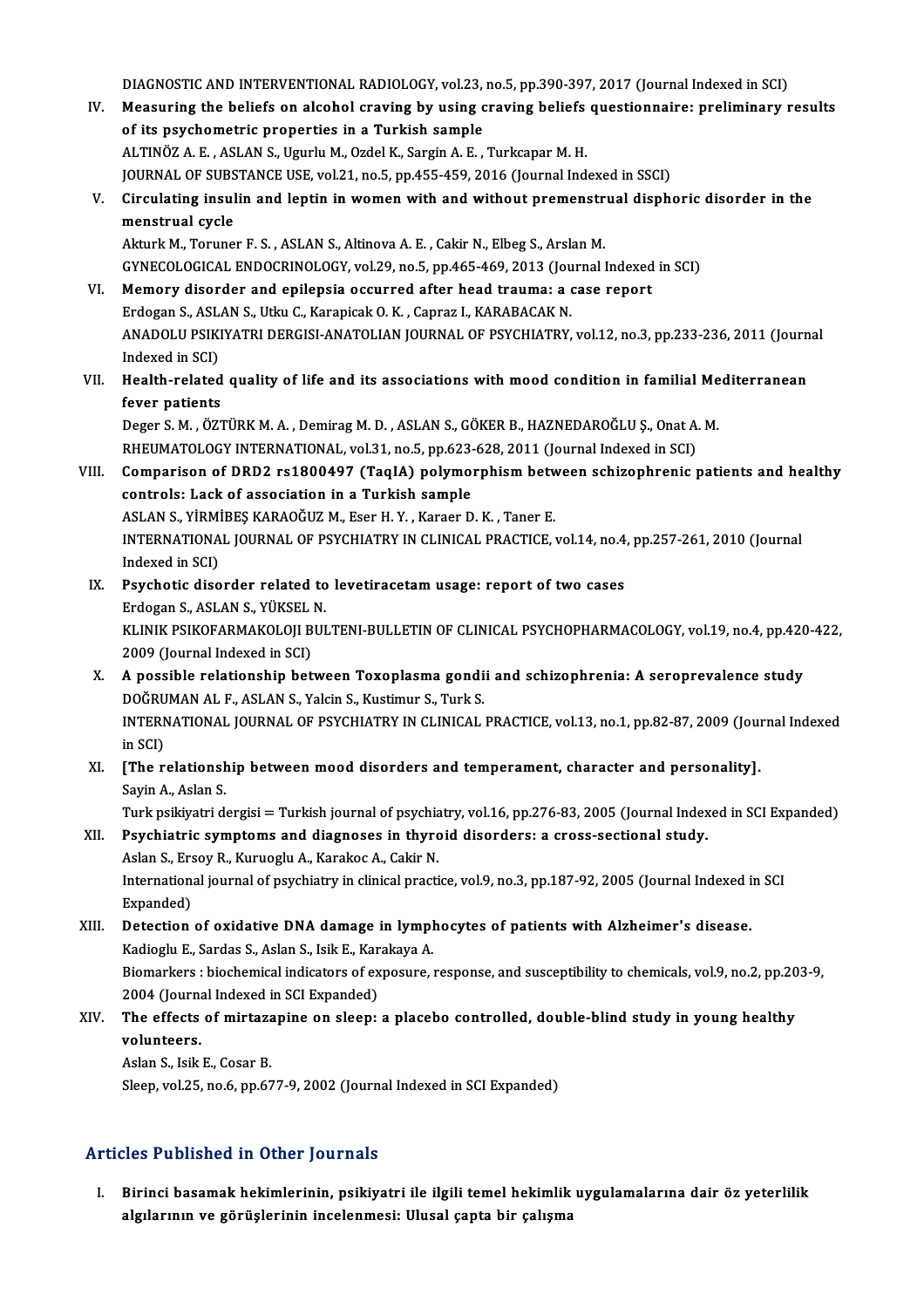CoşkunÖ.,KıyakY.S. ,Budakoğlu I. İ. ,ÖztaşD.,ErdemÖ.,AslanS. Coşkun Ö., Kıyak Y. S. , Budakoğlu I. İ. , Öztaş D., Erdem Ö., Aslan S.<br>Klinik Psikiyatri Dergisi, vol.24, no.2, pp.160-166, 2021 (Journal Indexed in ESCI)<br>Povelening en euvilieny tool for treatment of enecifis phobise via

- Coşkun Ö., Kıyak Y. S. , Budakoğlu I. İ. , Öztaş D., Erdem Ö., Aslan S.<br>Klinik Psikiyatri Dergisi, vol.24, no.2, pp.160-166, 2021 (Journal Indexed in ESCI)<br>II. Developing an auxiliary tool for treatment of specific pho Klinik Psikiyatri Dergisi, vol.24, no.2, pp.1<br>Developing an auxiliary tool for trea<br>applications: An effectiveness study<br>iSIKULS PARANZ ASLANS **Developing an auxiliary to<br>applications: An effectiver<br>İŞIKLI S., BARAN Z., ASLAN S.<br>ELINIK PSIKIYATRI DERCISI** applications: An effectiveness study<br>İŞIKLI S., BARAN Z., ASLAN S.<br>KLINIK PSIKIYATRI DERGISI-TURKISH JOURNAL OF CLINICAL PSYCHIATRY, vol.22, no.3, pp.316-328, 2019<br>(Journal Indoved in ESCL) İŞIKLI S., BARAN Z., ASLAN<br>KLINIK PSIKIYATRI DERGI<br>(Journal Indexed in ESCI)<br>Psikonatoloji Yaratısılı KLINIK PSIKIYATRI DERGISI-TURKISH JOURN<br>(Journal Indexed in ESCI)<br>III. Psikopatoloji Yaratıcılık ve Sanat Terapi
- (Journal Indexed in ESCI)<br>III. Psikopatoloji Yaratıcılık ve Sanat Terapi<br>ASLAN S., KAYACI Ü. Psikopatoloji Yaratıcılık ve Sanat Terapi<br>ASLAN S., KAYACI Ü.<br>Türkiye Klinikleri Psikiyatri Özel Dergisi, vol.8, no.2, pp.77-84, 2015 (Other Refereed National Journals)<br>Resk Bilissel İsgörü Ölseği Türkse Formunun Sizefreni ASLAN S., KAYACI Ü.<br>Türkiye Klinikleri Psikiyatri Özel Dergisi, vol.8, no.2, pp.77-84, 2015 (Other Refereed National Journals)<br>IV. Beck Bilişsel İçgörü Ölçeği Türkçe Formunun Şizofrenik Hastalar için Güvenilirlik ve Ge
- Türkiye Kli<br>Beck Biliş<br>Çalışması<br>ASLAN S Beck Bilişsel İçgörü Ölçeği Türkçe Formunun Şizofrenik Hastalar için Güveni<br>Çalışması<br>ASLAN S., TÜRKÇAPAR M. H. , GÜNEY E., EREN N., AKKOCA Y., UĞURLU M., KARAKAŞ G.<br>Klinik Peikiyatri Dergisi vel 9, no.4, nn 196, 196, 2005 Çalışması<br>ASLAN S., TÜRKÇAPAR M. H. , GÜNEY E., EREN N., AKKOCA Y., UĞURLU M., KARAKAŞ G.<br>Klinik Psikiyatri Dergisi, vol.8, no.4, pp.186-196, 2005 (Other Refereed National Journals)<br>Volidity and reliability of the Turkish ASLAN S., TÜRKÇAPAR M. H. , GÜNEY E., EREN N., AKKOCA Y., UĞURLU M., KARAKAŞ G.<br>Klinik Psikiyatri Dergisi, vol.8, no.4, pp.186-196, 2005 (Other Refereed National Journals)<br>V. Validity and reliability of the Turkish ver Klinik Psikiyatri Dergisi, vol<br>Validity and reliability of<br>of patients with vertigo

Validity and reliability of the Turkish ve<br>of patients with vertigo<br>Aslan S., Ceylan A., Kemaloğlu Y.K. , Göksu N.<br>CAZİ MEDİCAL JOUPNAL, vel 14 no 4 nn 165 of patients with vertigo<br>Aslan S., Ceylan A., Kemaloğlu Y. K. , Göksu N.<br>GAZİ MEDİCAL JOURNAL, vol.14, no.4, pp.167-173, 2003 (Other Refereed National Journals) Aslan S., Ceylan A., Kemaloğlu Y. K. , Göksu N.<br>GAZİ MEDİCAL JOURNAL, vol.14, no.4, pp.167-173, 2003 (Other Refereed National Journa<br>VI. İçgörünün üç bileşenini değerlendirme ölçeği: güvenirlik ve geçerlik çalışması<br>ASLAN

GAZİ MEDİCAL JOURNAL, vol.14, no.4, pp.167-1<br>İçgörünün üç bileşenini değerlendirme öl<br>ASLAN S., Karakılıç H., Işıklı S., COŞAR B., Işık E.<br>Türkizude Belkiyatri vol.2 no.1, 2001 (Other L İçgörünün üç bileşenini değerlendirme ölçeği: güvenirlik ve geçer<br>ASLAN S., Karakılıç H., Işıklı S., COŞAR B., Işık E.<br>Türki'xxde Psikiyatri, vol.3, no.1, 2001 (Other Refereed National Journals) Türki'xxde Psikiyatri, vol.3, no.1, 2001 (Other Refereed National Journals)<br>Books & Book Chapters

- I. Uyku, Uykusuzluk ve Rüyalar March 2016<br>Uyku, Uy<br>ASLAN S. Uyku, Uykusuzluk ve Rüyalar<br>ASLAN S.<br>akılcelen kitaplar, Ankara, 2019<br>Hykusuzluk tanı ve tedevi kıl ASLAN S.<br>akılcelen kitaplar, Ankara, 2019<br>II. Uykusuzluk tanı ve tedavi kılavuzu<br>ASLAN S. akılcelen kitaplar, Ankara, 2019
- hekimler yayın birliği, 2011

## Refereed Congress / Symposium Publications in Proceedings

- efereed Congress / Symposium Publications in Proceedings<br>I. Türkiye Covid-19 Anlık Görüntü İzleme (Cosmo Türkiye): Türkiye'deki Mevcut Koronavirüs Salgınına<br>İlişkin Bilgi, Bick Algıları, Önlevisi Devrenıslar ve Halkın Güye İlişkin Bilgi, Cost / Symposium i usilculudin in i i sosoulings<br>Türkiye Covid-19 Anlık Görüntü İzleme (Cosmo Türkiye): Türkiye'deki M<br>İlişkin Bilgi, Risk Algıları, Önleyici Davranışlar ve Halkın Güvenini İzleme<br>Küçükkanapı Türkiye Covid-19 Anlık Görüntü İzleme (Cosmo Türkiye): Türkiye'deki Mevcut Koror<br>İlişkin Bilgi, Risk Algıları, Önleyici Davranışlar ve Halkın Güvenini İzleme<br>KÜÇÜKKARAPINAR M., KARADAĞ R. F. , BUDAKOĞLU I. İ. , ASLAN S., T İlişkin Bilgi, Risk Algıları, Önleyici Davranışlar ve Halkın Güvenini İzleme<br>KÜÇÜKKARAPINAR M., KARADAĞ R. F. , BUDAKOĞLU I. İ. , ASLAN S., TÜMKAYA S., HOCAOĞLU Ç.<br>Uluslararası Güncelleme Sempozyumu, Turkey, 10 April 2021 KÜÇÜKKARAPINAR M., KARADAĞ R. F. , BUDAKOĞLU I. İ. , ASLAN S., TÜMKAYA S., HOCAOĞLU Ç.<br>Uluslararası Güncelleme Sempozyumu, Turkey, 10 April 2021<br>II. Drama Tabanlı Inter-Model Dışavurumcu Sanat Terapisinin Kaygı Bozuklu
- Uluslai<br><mark>Dram:</mark><br>Etkisi<br>Ürlü A Drama Tabanlı Inter-Model Dışavurumcu !<br>Etkisi<br>Ünlü A. G. , YÜKSEL GEMALMAYAN R., ASLAN S.<br>ASOSCONCRESS (Alanya Alaaddin Kaylubat Üni

Etkisi<br>Ünlü A. G. , YÜKSEL GEMALMAYAN R., ASLAN S.<br>ASOSCONGRESS/Alanya Alaaddin Keykubat Üniversitesi Uluslararası Eğitim Bilimleri Sempozyumu,<br>ANTALVA (Alanya Turkey, 19., 20 Anril 2019 Ünlü A. G. , YÜKSEL GEMALMAYAN R., ASLAN :<br>ASOSCONGRESS/Alanya Alaaddin Keykubat Ür<br>ANTALYA/Alanya, Turkey, 18 - 20 April 2019<br>VOKAL KORD NODÜLÜ OLAN KİSİLERDE

ASOSCONGRESS/Alanya Alaaddin Keykubat Üniversitesi Uluslararası Eğitim Bilimleri Sempozyumu,<br>ANTALYA/Alanya, Turkey, 18 - 20 April 2019<br>III. VOKAL KORD NODÜLÜ OLAN KİŞİLERDE DUYGU DURUM DEĞİŞİKLİKLERİ İLE SES KALİTESİ<br> ANTALYA/Alanya, Turkey, 18 - 20 April 2019<br>III. VOKAL KORD NODÜLÜ OLAN KİŞİLERDE DUYGU DURUM DEĞİŞİKLİKLERİ İLE SES KALİTESİ<br>İLİSKİSİNİN BELİRLENMESİ VOKAL KORD NODÜLÜ OLAN KİŞİLERDE DUYGU DURUM DEĞİŞİKLİKLERİ İLE SES KAL<br>İLİŞKİSİNİN BELİRLENMESİ<br>ŞAHİN KAMİŞLİ G. İ., GÖKDOĞAN Ç., ALTINYAY Ş., TUTAR H., KARAMERT R., ASLAN S., YILMAZ M.<br>VILHI'ndel Odveleji ve Kenyeme Besu

İLİŞKİSİNİN BELİRLENMESİ<br>ŞAHİN KAMİŞLİ G. İ. , GÖKDOĞAN Ç., ALTINYAY Ş., TUTAR H., KARAMERT R., ASLAN S., YILMA<br>VII. Ulusal Odyoloji ve Konuşma Bozuklukları Kongresi, Ankara, Turkey, 9 - 12 October 2014<br>Bosk Bilissel İsgön

SAHİN KAMİŞLİ G. İ. , GÖKDOĞAN Ç., ALTINYAY Ş., TUTAR H., KARAME<br>VII. Ulusal Odyoloji ve Konuşma Bozuklukları Kongresi, Ankara, Turkey<br>IV. Beck Bilişsel İçgörü Ölçeği Güvenilirlik ve Geçerlilik Çalışması<br>ASLAN S. TÜRKCARAR VII. Ulusal Odyoloji ve Konuşma Bozuklukları Kongresi, Ankara, Turkey, 9 - 12 October 2014<br>IV. Beck Bilişsel İçgörü Ölçeği Güvenilirlik ve Geçerlilik Çalışması<br>ASLAN S., TÜRKÇAPAR M. H. , GÜNEY E., EREN N., AKKOCA Y., 41. Ulusal Psikiyatri Kongresi, Turkey, 15 - 20 November 2005